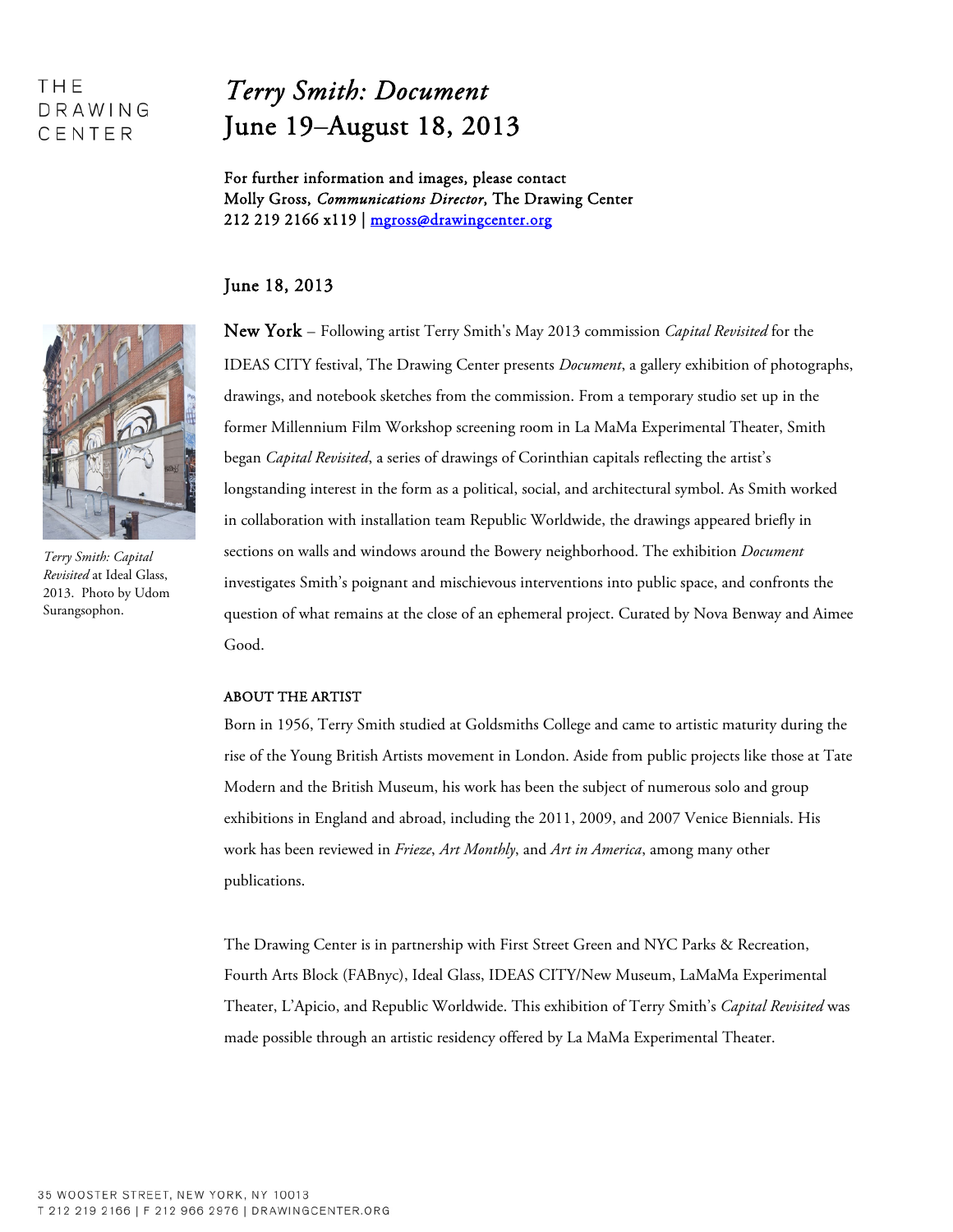#### PUBLIC PROGRAM

#### Thursday, June 20, at 6:30pm

Terry Smith will be joined in conversation by Calum Storrie, an architect who specializes in the design of exhibitions and museum interiors. Storrie collaborated with Smith on *Capital*, the artist's semi-official wall cutting at the British Museum in 1995.

#### **CREDITS**

*Terry Smith: Capital Revisited* is a project of DrawNow!, which is supported, in part, by public funds from the New York City Department of Cultural Affairs, in partnership with the City Council. Major support is provided by Faber-Castell.



#### **ABOUT THE DRAWING CENTER**

The Drawing Center is the only not-for-profit fine arts institution in the country to focus solely on the exhibition of drawings, both historical and contemporary. It was established in 1977 to provide opportunities for emerging and under-recognized artists; to demonstrate the significance and diversity of drawings throughout history; and to stimulate public dialogue on issues of art and culture.

#### **HOURS & ACCESSIBILITY**

Gallery hours are Wednesday–Sunday 12pm–6pm, Thursday 12pm–8pm. The Drawing Center is wheelchair accessible.

**FACEBOOK:** The Drawing Center **TWITTER:** twitter.com/drawingcenter **TUMBLR:** the-drawing-center.tumblr.com **PINTEREST:** pinterest.com/drawingcenter/

#### **AT THE DRAWING CENTER**

*Ken Price: Slow and Steady Wins the Race* June 19 – August 18, 2013 *Terry Smith: Document* June 19 – August 18, 2013 *Susan Hefuna and Luca Veggetti* September 16–20, 2013 *Sean Scully: Change and Horizontals* September 27–November 3, 2013 *Alexis Rockman: Drawings from Life of Pi* September 27–November 3, 2013 *Drawing Time, Reading Time* November 22, 2013–January 12, 2014 *Dickinson/Walser: Scattered Ways* November 22, 2013–January 12, 2014 *Ferran Adrià: Notes on Creativity* January *25–*February 28, 2014 *Deborah Grant: Christ You Know It Ain't Easy!!* January *25–*February 28, 2014 *Rashaad Newsome: FIVE* (*The Drawing Center*) March 6–11, 2014 *Andrea Bowers and Suzanne Lacy (title TBD)* March 15–26, 2014

# # # #